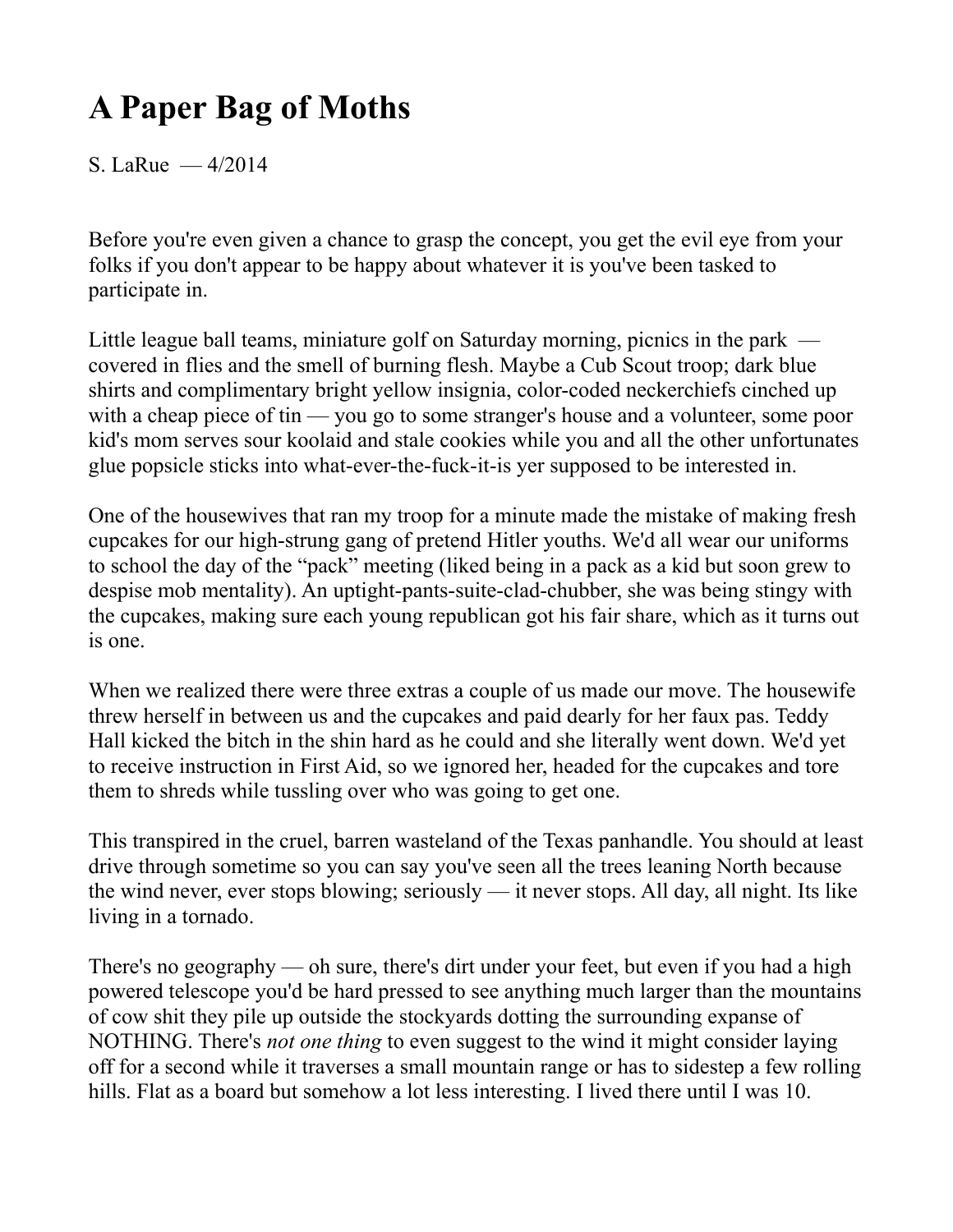On my way home from elementary school I'd regularly succumb. I'd stretch my shirt enough to protect my face, leaving my torso to take the brunt of turbo-charged-sandblast -punishment I was to endure every school day. I'd drop my books on the ground and the wind would carry my papers to the next county in a split second. I'd sit on the curb and cry — seven years of frustration; 7/8ths of my second-grade-attending-lily-white-ass had been constantly pummeled by 40 to 60mph winds that occasionally found a stash of rusty, unattended razor blades to take on a cross-country trip, impaling children foolish enough to be outside.

On more than one occasion I've had mental health professionals advise against time spent in a windy environment. One of them referred to it as "...a whole body irritant." People living at or near these specific coordinates of Earth tend to be testy, painfully short on education and open minded, but not in a way that might suggest they'd host a mixer for young enthusiastic Libertarians, one of which being their openly gay son. More open minded in that they're always hungry for something they don't understand to hate because, well, "What are you talking about?!? *You caint field dress a deer?* What the hell's WRONG with you?" 1

When I'd finally work up the inner strength to fight my way home from school, when I walked in the door I'd better be cheerful, better not show signs of frustration or anything resembling displeasure. My father and my mom sometimes too, worked to get us the things we wanted, and if we appeared unhappy, it meant we didn't appreciate their efforts. It reflected badly on the entire family if the children weren't obviously tickled pink to be mowing the lawn in 110 degree heat with 90% humidity — a treasured gift, to be sure; an honor to savor — reason to smile at long last.

...

I don't know if you've ever been eight years old in the early 1960s, but bicycles were all the rage. We didn't have bikes, me and my little bro. Every lower-middle-class-family on our block had made the gargantuan financial sacrifice and purchased a bicycle for each of their children when they were big enough to pilot them with a modicum of safety; these were people that regularly had their automobiles repossessed, but they made sure their kids were fully immersed in the vision of *Caprotti,* who's initial sketches, found among those of *Lenny-Little-D* were the springboard for what was to become practical, economical and easily maintained rolling transportation.

Some gal down the street used to let me ride hers once in a while. I was so hungry for my own set of wheels I took to getting up in the wee hours of the morning, sneaking out of the house, waltzing into her backyard and proceeding to tool around the hood until I'd notice her family on the front porch; coffee mugs, bedroom slippers, bathrobes, sneers, hair askew and eyes not yet awake enough to convey their true feelings regarding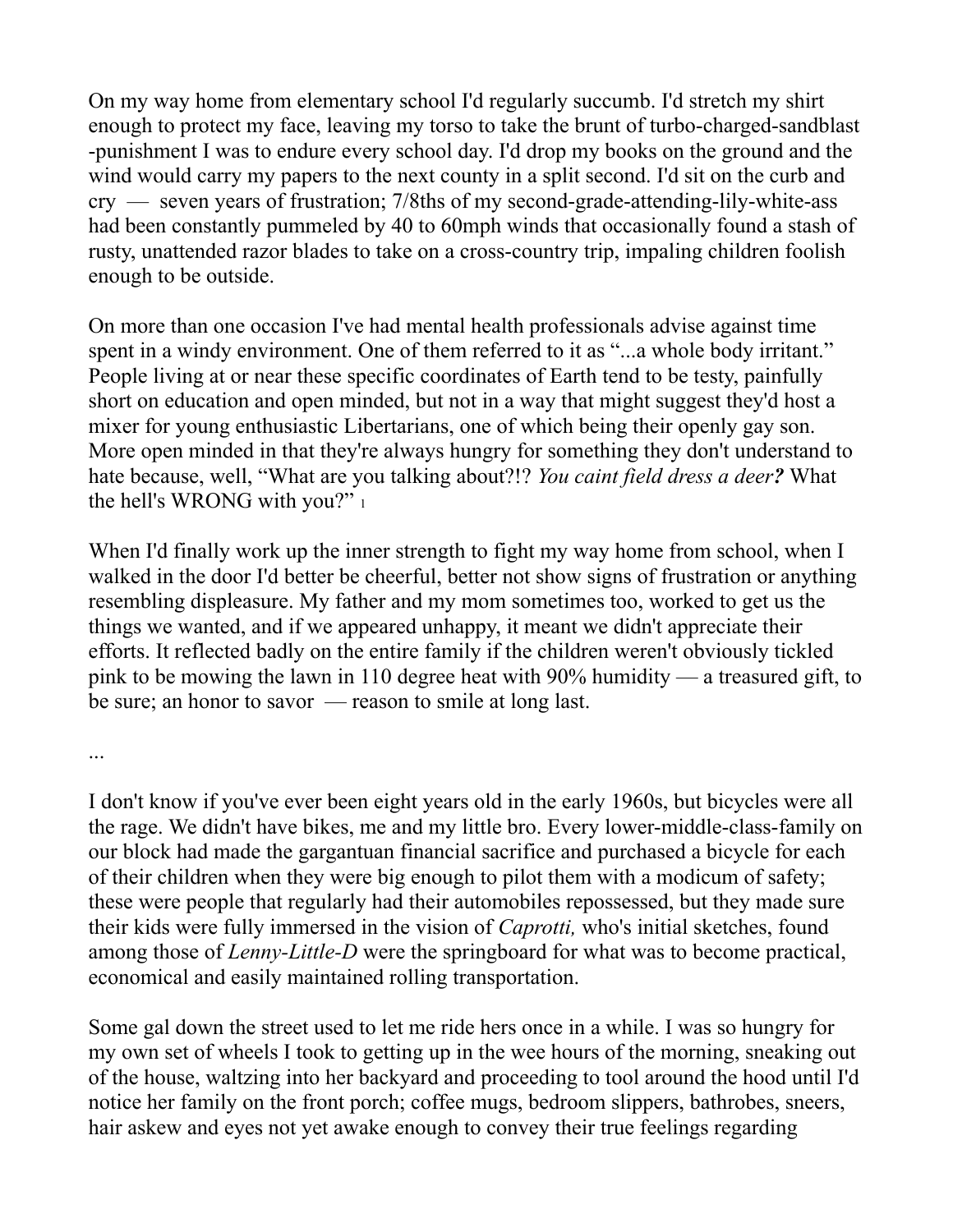youth's tendency to trespass.

I wasn't headed for Mexico or anything, just riding back and forth on Lilac Lane wearing an unforced smile. They used the insurance excuse to restrict my riding of their daughter's bike when they told my father of the brazen activities I'd chosen to undertake. The son that didn't smile much was now pilfering glee from the neighbors — how they all managed to view it as a malicious act was completely out of my reach, but didn't spare me from getting the crap beaten out of me for the heinous crime of seeking joy.

My first bike was given to my father by a stranger; a fellow employee — he'd heard I was eight and didn't have a bike, so he dug out an 1800s model, one made before that most-miraculous of bicycle safety systems, *the Coaster Brake* became standard issue. If the bike was in motion, forward or backwards, the pedals and sprocket were turning. I wasn't displeased as much as I was confused. I'd never seen a bike like that, didn't know they existed. I was expected to hop aboard and pedal off into the sunset unabated by common sense which would have found the bicycle still in my fathers hands right below his leering face, as he happily offered me an easy way out of my life, there in the paradise of Amarillo (Helium capitol of the WORLD!) via a tragically intentional cycling accident.

I'd been afforded the pleasure of riding the other bikes in the neighborhood, and here I was, trying to ride this *thing* with no brakes, pedals that never stopped churning, and an audience comprised of my parents and little brother, two of which were stern-faced and the other aghast. I managed to climb aboard and get it moving forward at a stutter. I picked up speed and did not like what was happening once I had. Being a witty little bugger, able to scheme my way into pre-dawn backyards undetected for nefarious purposes, when it became imperative I bring the great, great, great, great grandfather of cycling systems to a halt, I quickly reviewed my options;

1) Apply reverse pressure to the pedals thus slowing them, a concept I've failed to grasp to this day.

2) Spread my legs far enough apart as to avoid the viciously whirling pedals and slam the toes of my *Keds* into the pavement in hopes of dragging myself to a stop.

3) Head for the nearest lawn and jump off leaving the Satan-Cycle to crash thru some innocent party's screen door.

4) Make a hard right to avoid the oncoming unmanned Sherman Tank, suck it up and eat some pavement.

I opted to improvise. Disregarding the dangerous collection of metals between my legs, I threw the bulk of my 47 pounds upward and to the right, leaving the bicycle to take the brunt of the tank impact. I was sliding along the pavement on my chest, knees and the palms of my hands as the ill-willed-two-wheeler miraculously made a 120 degree turn,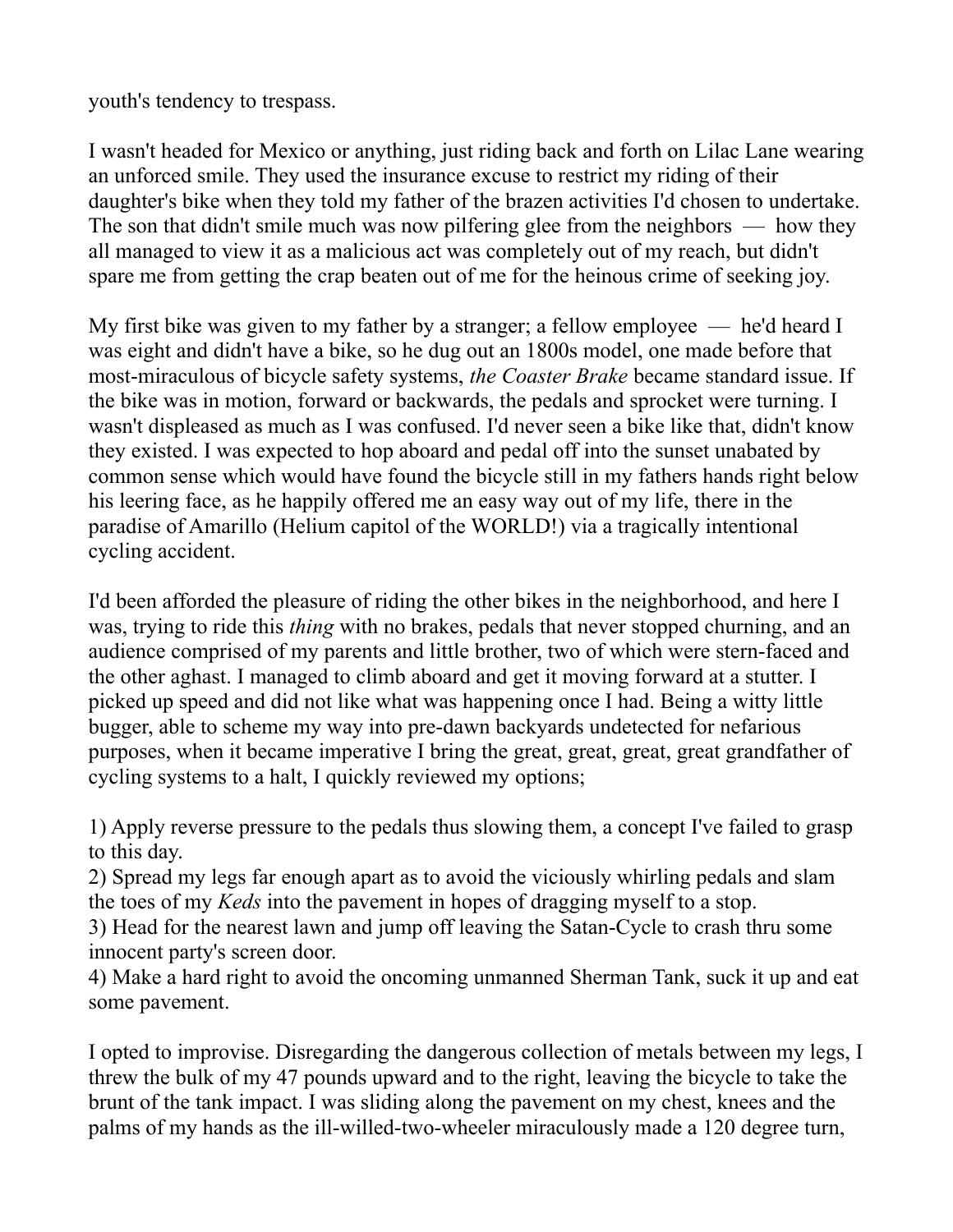pedals akimbo, dodging the tank in favor of implying itself into a fresh-off-theshowroom-floor Chrysler 300 driver's side door, leaving an impressive dent. The thought crossed my mind it must have practiced this move in it's youth, when tanks of one sort or another roamed the streets in packs. This was obviously not the bike's first rodeo.

Once I'd traversed the better part of Lilac Lane without the need to slow or stop, my audience had retired to the air conditioned cottage we called home, and were not witness to the impaling of the aforementioned Chrysler. Good-Neighbor-Loveland worked nights, but I waited behind a nearby hedge for a while prior to retrieving the rolling jaws of death and, walking it down the center of the street, toward home, I was hoping for another tank, one in a big hurry and unable to avoid obliterating the death-cycle, when I, at the last second, shoved it into said tank's path. I had no such luck. The two-wheeled terror, now covered in my blood seemed to be pleased with itself which, along with the absence of marauding tanks at mid-day, I found odd.

No smile inspectors were visible when I got home, my injuries were beginning to throb and it was all I could do to lock my cries of pain way down in my little belly. Remembering my back yard cunning, I stealthily made my way into my own, parked / hid the god damn thing, called it the filthiest name I had on file at eight and, walked away intending to let it return to the Earth unmolested.

Big mistake. My illusive smile was missing again, had not appreciated my being gifted with what, in effect was a child mangling device from the days of yore, as an event worthy of its attendance. I'd taken it for a spin only to crash into the pavement stopping my face from being ground to hamburger by sacrificing the majority of the front of my body. I was still picking pieces of 1960s Texas asphalt from under my skin a week later. Somehow this incident showed no sign of relevance when, still bleeding after exiling the dreaded pseudo-bike to the side of the backyard shed, smiling was the furthest thing from my mind, suggesting to my father the intensity of the associated beating be delivered with all due diligence.

That was the first time I kinda got it; *I was supposed to act happy all the time.* It's extremely hard to play like yer *hap-hap-happy* when ya looked a little closer; you smelled the stockyards surrounding our humble little burg, without fail the wind would pelt you with sand, twigs, small mammals, you'd see the shacks and the moronic fat asses standing together drinking PBRs, you could feel the heat from the psycho-antiquebi-cycle wafting out from beside the shed and on and on and on. I hadn't been promised a pleasant experience, but I'd sure been exposed to what it supposedly looked like even in these *modern times* — removed from the 1960s by 50 plus years, every image we see screams, *"HAPPY YET?"*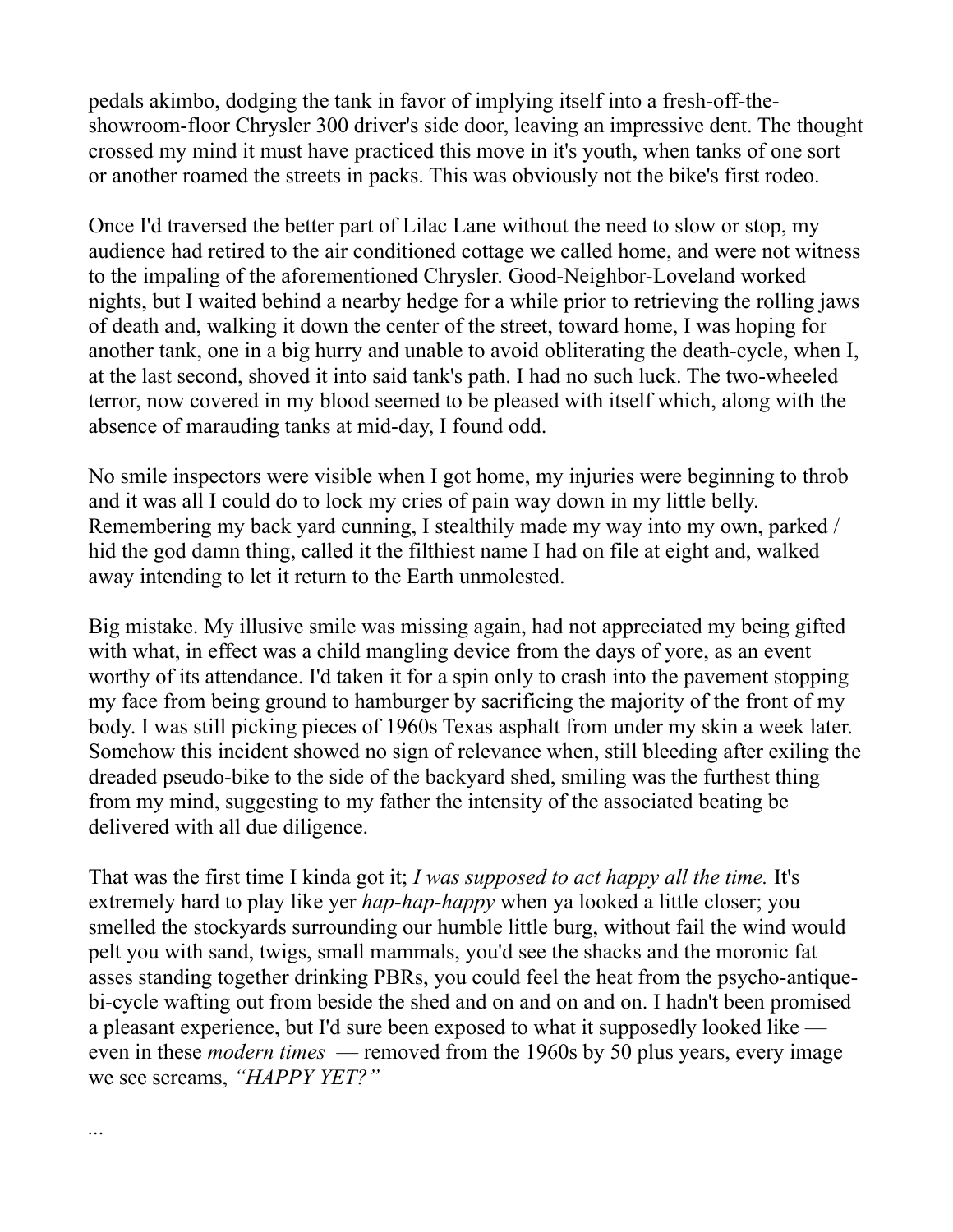That my father was pretty successful in the oil business was all the more reason for me to smile like a drunken Shriner. My parents had a few bucks; but both had been raised in homes the depression had tainted with the stench of hoarding. They were both taught the smart move was hiding what you had so no one dare ask for your help. They didn't really understand what it meant to give, but the television was proof enough their kids were supposed to be happy, clever and clean behind the ears.

They'd drop a couple of bucks once in a while and buy us clothing appropriate for the location of their real estate holdings — little matching cowboy outfits complete with *authentic* plastic cowboy boots from a place called *Red Goose* shoes. What the fuck is there to be happy about when yer wearing plastic imitation cowboy boots and some plaid outfit with piping all over it? It was hot, uncomfortable and when they'd make you put it on, it was because they were about to show off for someone and they wanted their immortality insurance, insisted their *birth captives* were looking as H-A-N-D-S-O-M-E as humanly possible, plastic foot melters not withstanding.

My happiness seemed real when many years later the gal at *Red Goose* announced my feet were no longer eligible for free plastic boots. My mother winced for a split second at the thought of buying real boots. Then her thrifty nature quickly opted for a pair of low-top *Keds.* Even the sales gal was taken aback when mommy parroted the phrase from the television commercial, *"Kids go better in Keds!"* I wanted the red ones, got black.

When puberty hit, my hormones insisted I become even more confused. There was never a discussion around the required pretense of happiness — no helpful tips offered by other Earth inhabitants experiencing similar discomfort. And to make matters worse, the growing of bodily hair and the increased frequency of poorly timed erections, did nothing to stem the tide of strangely erotic imagery portraying 24 year old, lingerie models as Pontiac driving bank managers — the sexual component of being happy had yet to become a blip on my radar. That didn't matter though. At 14 I was expected to know all about sidestepping my inner thunder storms in order to display a bonafide smile, even on days obscured by a blur of GTOs piloted by scantily clad financial magnates weaving effortlessly through heavier-than-usual tank traffic.

I was encouraged to work hard, focus intently on an unspoken moral code the contents of which were loosely defined, at best. I was to think happy thoughts because, *"You think bad things, bad is what ya get."*

*...*

By the time I was 20, there it was in crisp focus, exactly as it had been the day the first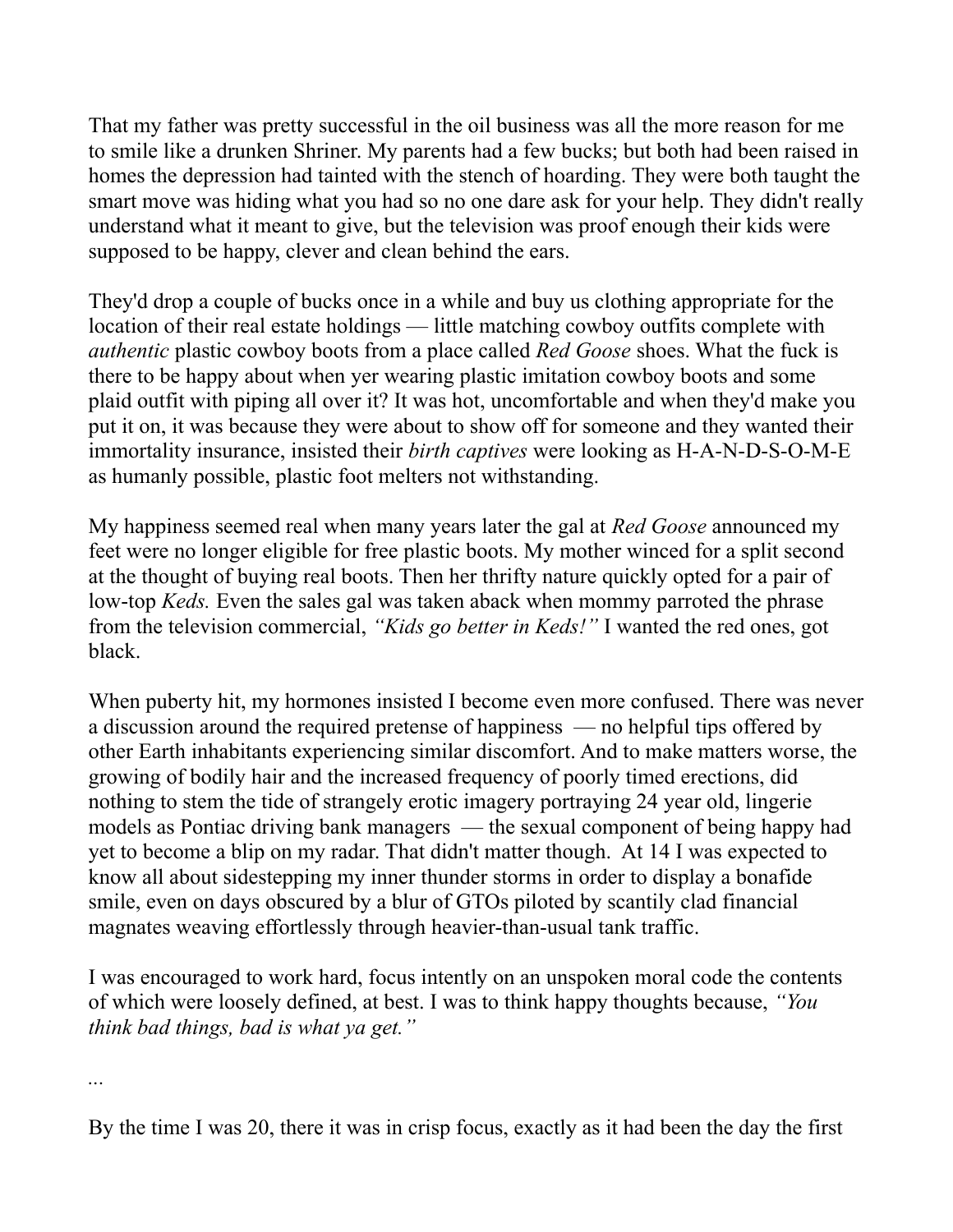propaganda machine sputtered to life. I felt I had been there — I could hear the distinct sound of Freud and Bernays horking rails off a framed photo of Siggy's cigar-smoking mother, while Nazi mechanics in crisp, dark uniforms lunged at it waving pipe wrenches and barking, **"ARBEIT! DIE Arebeit! KUMM DU HURE! SCHNELLER!"** — the background audio was a Chrysler product starter — spiraling up like a blender on steroids, spin, CLACK, spin, CLACK and then it caught — TAA! DAAAA! The happiness carrot dangling from a stick, just out of reach, lurched into existence, "*and it was good...."* 

Embracing societal edicts by emitting cheer at all times was touted as the only way you'd ever get close enough to make your play. At times I felt I deserved to be a Cleaver family member (Wally, never saw myself as a Ward type) and had the audacity to stick my arm out and take a shot at that Waldorf salad in the rough.

When I ventured into said territory someone would make the stick longer, or attach weights to my ankles or who-the-fuck-knows would happen and happiness would slip away, again and again and again. Pretending to the point of exhaustion, I'd dig deep, find the strength to endeavor to persevere. By then I was fairly certain this happiness spoken of with nauseating regularity was indeed myth, and try as I may, my efforts would ultimately fall short of bringing fantasy into the realm of reality.

I could be dead wrong, but I imagine myself to be, have evidence on hand, I think shows I'm a kind and thoughtful person, have compassion for others, do what I think is best for all in most situations when in fact I'm unable to offer myself the same courtesies I might offer a stranger.

When acting altruistically, people interpret it as your being so magnanimously happy with your own circumstance, you have *joy to spare and yer busily spreading it around, planting the seeds of bliss and lovingly giving them the care needed to bear fruit.* 

My reasons for doing service, for helping others, for giving stuff away including my time, often leads to there being none left for me, which of course, has nothing to do with an overabundance of cheer. I do it because I've yet to find anything that makes me happy and hope I can catch a fleeting glimpse if I involve myself in the aid of others. At the very worst, I'll be issued a court order to begin attending the *"Let me get that for you"*  12 step program.

## *Oh Shit...*

*Hold on a second —* **do not** get the movie rolling in your head of me working the soup line at the homeless shelter, perhaps visiting the elderly and reading them stories about motor boats and fine furnishings, helping disabled children to memorize bible verses and shit like that — *NOT what I'm referring to at all.*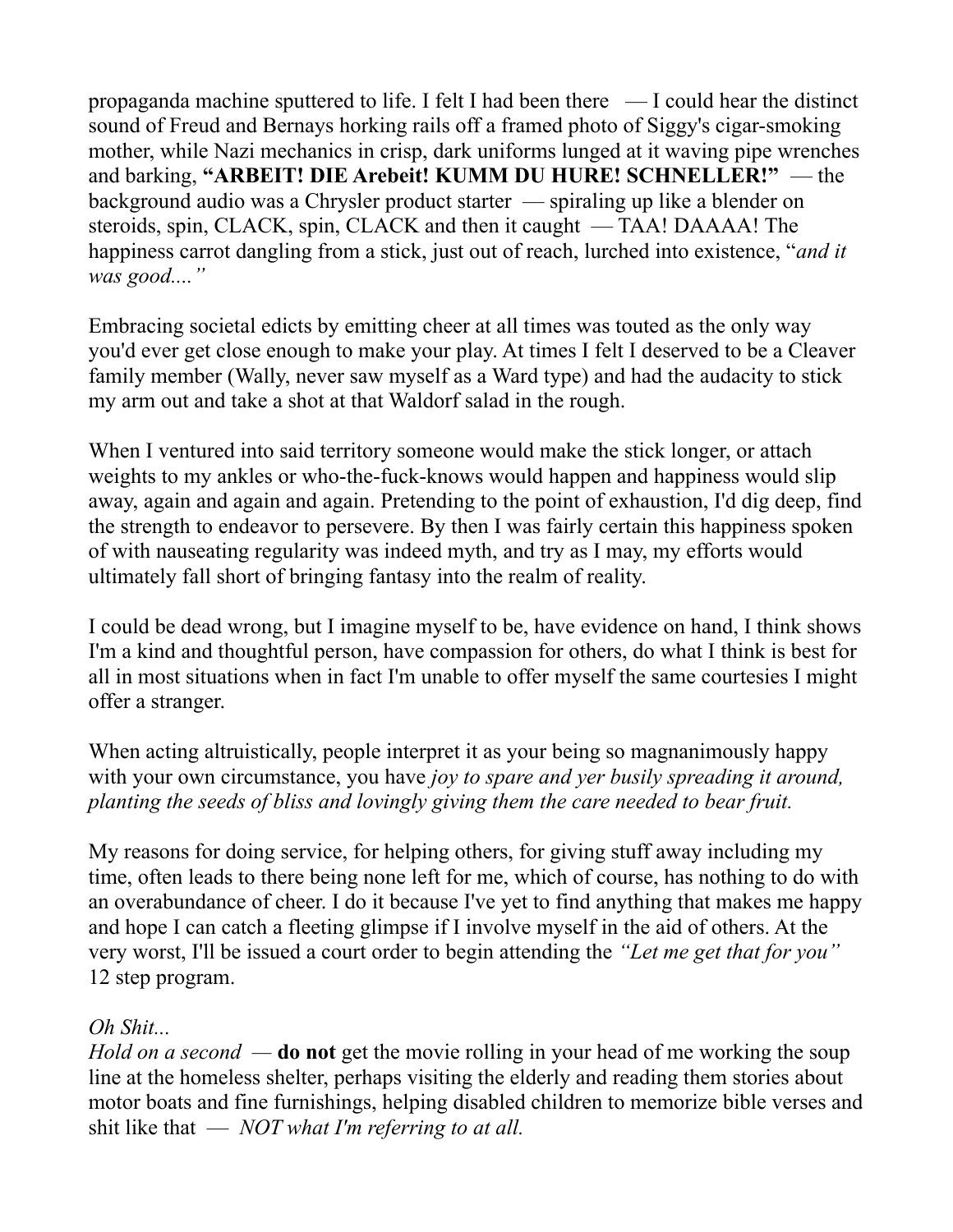I'm talking about everyday bullshit people have to manage. I only have a couple of people that come to my home on any sort of regular basis, but I buy food I know they like for when they drop by. If someone is out of gas or about to be, I'll toss them my last \$10 and worry about it later when I'm out of cigarettes and searching the car for loose change. Everyone I know has express instructions to call me when and if they end up in the county lockup at 3am for running the only stop sign in *"Nobody-Lives-Here" County* and taking a ride with Officer Neil who just *happened* to be nearby, all night, every night, since the sign was installed — *"Up with, Officer Ziffle will not put!"* I'll be there with bail money as fast as I can — even if I'm broke, I'll get it somewhere, not to worry.

Those aren't things I do to make room in my overflowing happiness goblet, those are things I do so others will know someone cares about them, thinks they're worth making an effort for, and if I can make someone feel a little better, it makes me feel a little better. But happy?

*Nah.*

...

Honestly? I don't think its out there, NOT AVAILABLE / OUT OF STOCK. I'm 58 freakin years old and I have never, *not once* met a person I would define as happy. I've met giggling miscreants that later turn out to be mental, drunk or drugged. The thing that really strikes me though is the people I've associated with, the educated, intelligent and thoughtful, never once outwardly expressed their dismay at not being the widely accepted *Jesus-Land* version of a happy person. That happiness, is smoke and mirrors, subterfuge, lies and play acting. It's a paper bag filled with moths. <sup>2</sup>

You've seen it, right? Seen the price tag hanging there, all that? The creeps running this bullshit society, I'm referring to "*the land culture wisely chose to abandon,"* America, might as well publish a catalog of what is required to OWN happiness in a society that's been born of greed, distrust, hate, a lack of cessation that would fill the grand canyon many times over, petty belief systems originating in the Bronze Age, and an affinity for indoor bowling contests...

A catalog for a people that have accepted their role as consumers, lemming that keep the boxes coming out of the factories, think of nothing but themselves and how to gain more power by taking it from someone weaker than they...

Earthlings, sentient beings with perfectly accessible and functioning reasoning abilities make the conscious decision to ignore reason in favor of fitting into this sick-fuck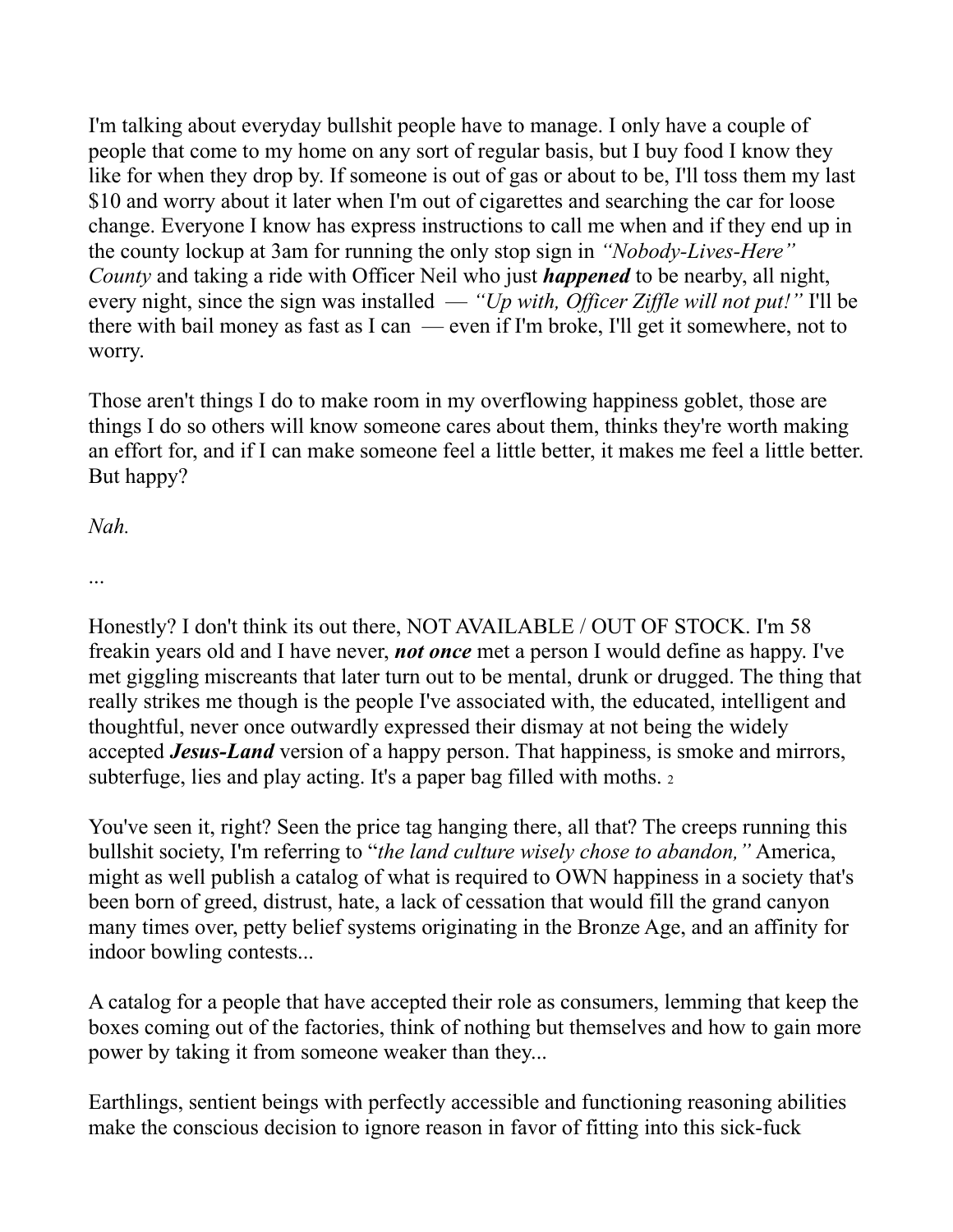country where they were BORN as slaves.

The formula for happiness is an equation without an answer. If you manage to crunch the numbers quickly and accurately enough, your station will advance, you're surroundings will become more luxurious, the food you eat will have fewer toxins, but you'll still spend your every spare moment flipping through the catalog establishing things which are missing, things you need to finally, truly and honestly be happy.

When the quarterly catalog is distributed, there will be omissions and additions, more of the latter every fucking time it lands on your porch along with the new phone book (no joke kiddies, we used to get these big, hulking books tossed on the porch, filled with tiny adverts and an alphabetized list of everyone in town's HOME phone number AND their address! You could seek out people you'd recently met, call and invite them for cocktails or show up unannounced at their place with gallon of Hellman's just *because...*)

More will always be expected of you; more work, a more appealing appearance, more money, more clothing, more food, more material possessions, more people you choose to enter into the contract stating, you are both willing to tolerate each other in the guise of friendship.

I feel certain, someone will run the four-minute-mile in the next few years. Some obsessed, muscle-bound toothpick will actually grab that particular carrot, and moments later there will be a deafening buzz filling the air about just who might be the 3:59 contender. Faster, slower, harder, softer — all arbitrarily tossed at you as ways to "make the grade," thus placing you in position to experience HAPPY...

## I'm skeptical.

The richest person you know of, say Donald Trump for example; I'd bet my last nickel that dude is one miserable son of a bitch; lonely, sad, starving for some sort of real contact, someone of his ilk that will sing his praises right in his face, without a tinge of shame. Never happens. You've seen the prick — you wanna go hang with Donny, have a picnic? Play some table tennis?

...

*If you consider yourself a happy person, I apologize for placing this in front of you. I'm sorry you've read it and I hope your illusion is not destroyed thru closer examination should you have any curiosity remaining and reality is something you don't find threatening.*

...

When a dog chases a car he doesn't know why, he just does it because that's what he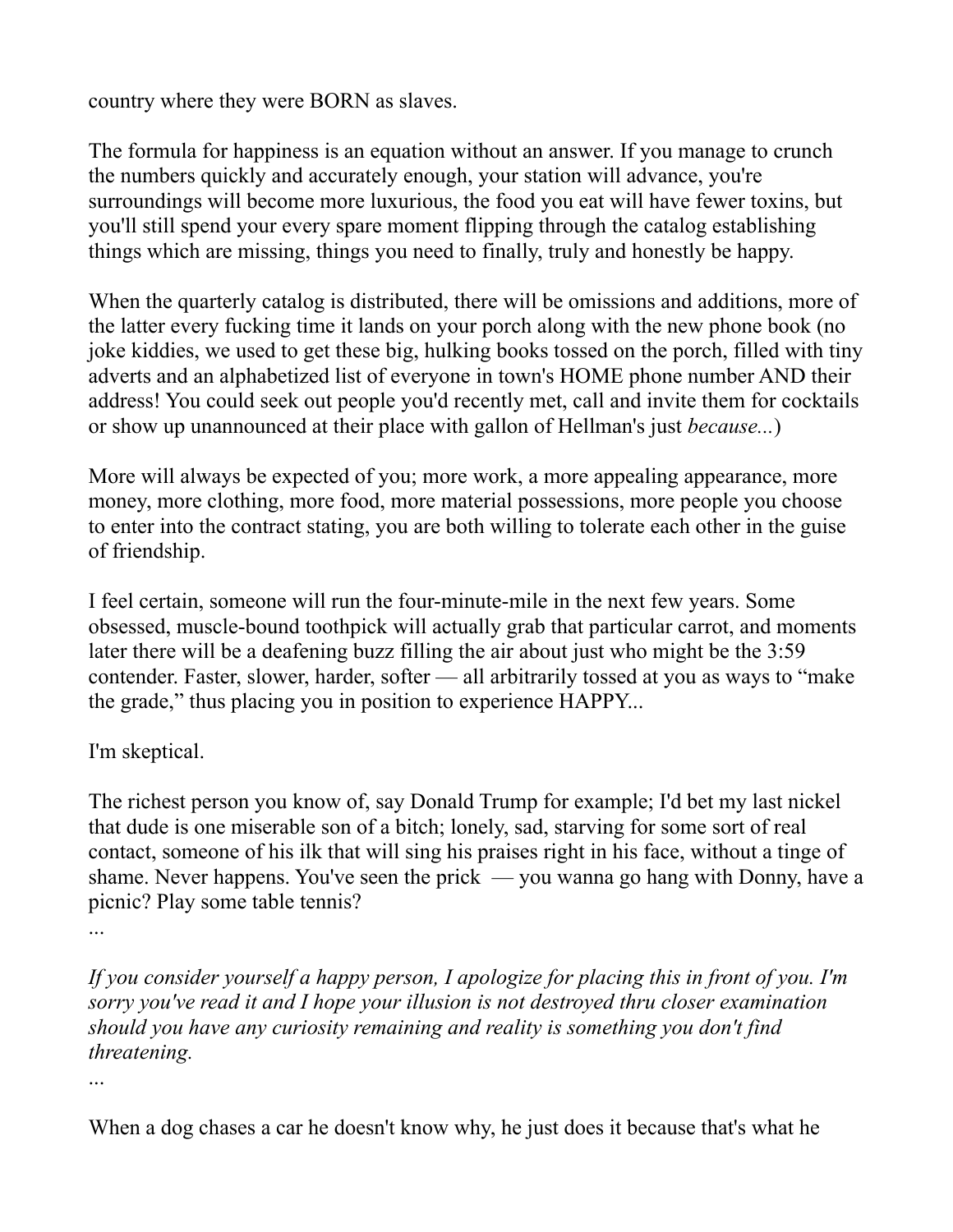does. He's a quadruped mammal yielding to some ancient instinct to *attack all interlopers*. When the dog does it's job, if it openly threatens the giant metal thing, gesticulating and screaming, it will flee, vanish into a place the dog no longer has to worry about, it's home is once again free of automobiles and he can get back to eating cat shit.

Same with us bipeds; looking under every rock, rabbit's foot in our pocket, fingers crossed behind our back, hoping, praying we'll eventually come across a tiny box, wrapped in gold foil with a black ribbon tied in a perfect bow. When we open it, WHAMMO — happiness will have arrived.

If any of us sat around and thought about it for a bit, were completely honest with ourselves, looked for REAL LIFE examples, not manufactured by *The Happy Human Consortium and Balloon Folding Academy* called television, we'd come up empty handed. Even if we were to catch the car, we'd be at a complete loss as to what happens next, because... because...???? NO ONE HAS EVER CAUGHT THE FUCKING CAR!

Aren't you paying attention? There is no car. You know, the one we make payments on every second of every day? Even the wisest among us haven't a single clue as to what kind of car it is; a 1939 Stutz? Maybe... Early '70s Hemi Muscle Car? I'm not sure guess you'll have to wait and see, cuz ain't nobody around here even close to agreeing. No one has said for certain its NOT an 1800's bicycle with murdering children at the top of it's list — so there's that to mull over.

...

Earlier I mentioned my 58 years of either pretending to be happy so as not to seem like I'm European or something as unsavory as Canadian and I sometimes felt happiness was within my grasp? When I could smell it, smell what I thought was the carrot, were invariably rare moments when, through some accident of fate, I'd acquired one of the BIG items from the catalog and felt like the others would soon follow. All I had to do was keep my yapper shut, not scare "possibility" away, ignore the reality of no one being happy and I felt my chances of actually owning that bag of moths would drastically improve by my not revealing the bag was nowhere to be found in the fucking first place.

Didja catch that? I thought if I continued to keep it a secret that happiness doesn't exist, this nonexistent thing would become real and live in my pocket. They're putting something in the water, and it ain't a Sandoz product.

I'm done. I was done a year ago right after turning 57. That was the day I threw a little internal tantrum and screamed, "NO! NOOO! NONONONONONOOOOOO!"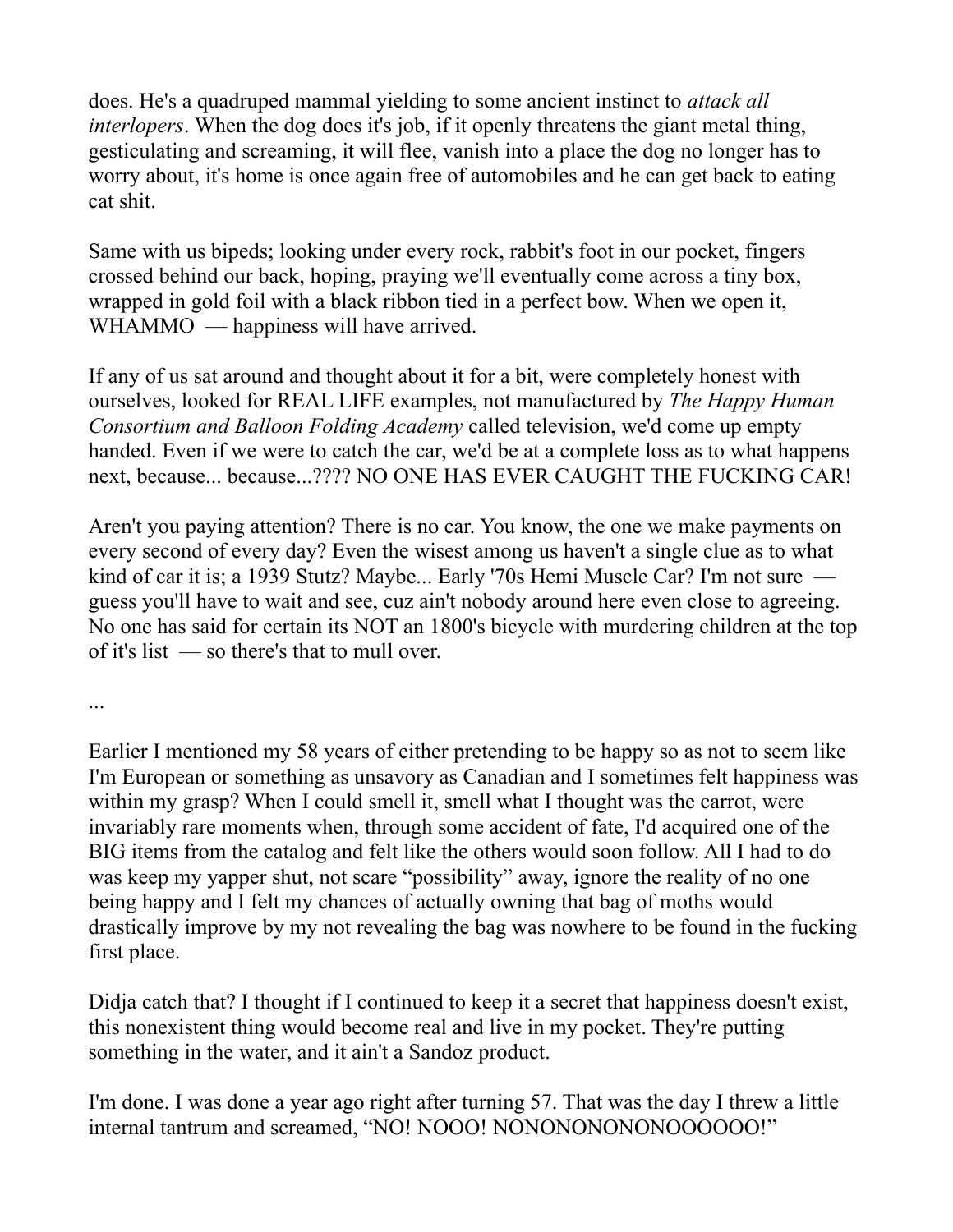If I no longer had happiness as my ultimate unattainable goal, what the fuck was I gonna do with myself? Should I stop lending a hand to those I care about? I don't think I could do that as I don't consider it a choice. Should I make clothes of animal skins and seek out a cave near a water source? Shoot my car with a bazooka? Take a hammer to this computer and just walk-the-fuck away?

I mean, that's a big question; if you no longer actively seek happiness, what will you fill your time with? What mark will you leave on mankind when you turn to dust and are shat upon by wildlife sometime in the future? I didn't and don't have an answer. <sup>3</sup>

…

I'm friends with nine year old twin boys and I find them totally over-amped on SOMETHING and yet so witty, accidental or otherwise, one of them taught me one of the most valuable lessons I've ever learned. This boy marched up to me with a makeshift pistol he'd constructed from lego blocks, pointed it at me and said, I shit you not, "Do something impossible!"

It took a second for the weight of that wisdom to land squarely on my head, but when it did my only move was beyond reproach; I did nothing. He chose not to shoot me with a pretend bullet, but that is far from the point. When an unanswerable question is posed, or a statement that is incredibly absurd on the face of it, what do you do with the query before you?

Attaining happiness, in the form touted by every single thing you're exposed to, is never gonna happen; it is impossible. When faced with the impossible I've been known to experience severe narcolepsy, that, or hail a cab and go someplace to have a double order of falafel.

For years, I have made no movement toward the carrot, have seen it for what it really is; it's the contents of the shortest novel ever written, a rather intense, untitled work by Earnest Hemingway:

*"For sale: baby shoes, never worn."*

Considering my purposes, it would look more like this:

*For sale: happiness, out of stock.*

In the film *Fight Club,* the scene where a donut gobbling Meatloaf runs into Ed Norton on the street and Norton asks if he's still attending a particular cancer support group and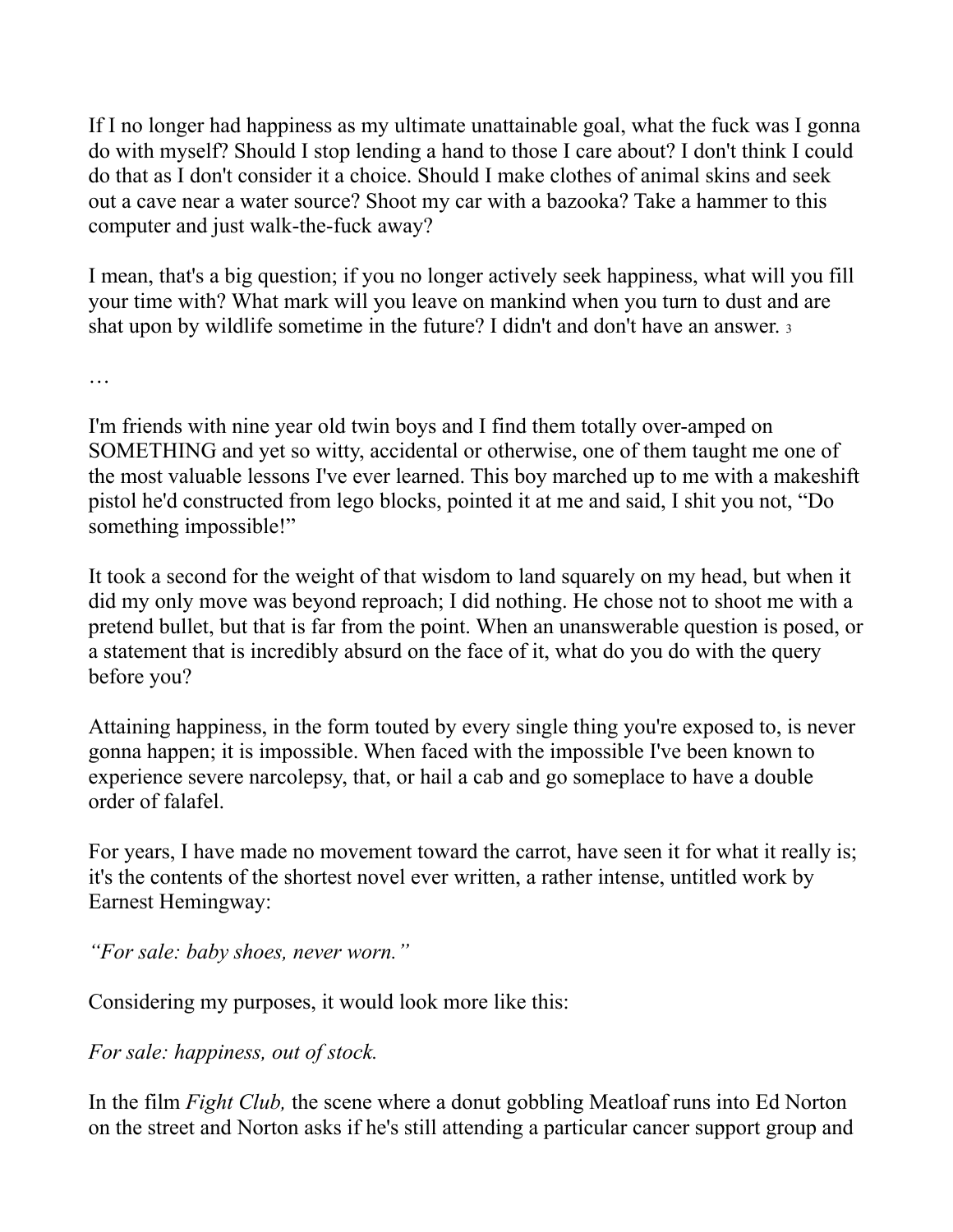Meatloaf's reply is, "No, I've found something *so much better,*" it sounds kinda preachy in the context of the film, and when I imply it here I'm not trying to "one-up" anybody. But I have indeed found something so much better than the happiness which will always be out of reach.

When I was faced with "Do the impossible or die!" I did what I always do; *nothing.* I ain't buyin' the Newt-Rockne-style attitude that ANYTHING is possible if ya just TRY hard enough — right. "Hey Newt, I gotcher *anything* right here pal...."

I can't hang glide and I won't attempt it without lengthy instruction and probably more tequila than recommended. So for all intents and purposes, its impossible for me to do successfully. Should a nine year old offer it as my only option in avoiding severe lead poisoning, oh, I'd strap the fucking thing on and fling myself from a cliff, no doubt plummet like a rock to a painful, lingering death... Ew. Wait... Nobody wants that. Yeah, bad call there — I'd rather get shot in the face.

…

In my last year of doing nothing that would constitute the pursuit of happiness something *happened*. I didn't DO anything to attract it, in fact did very little other than occupy myself with the things I've encountered that have lifted my spirit. What I did was *STOP* doing the things I felt were possibly detrimental to my thought processes. In a week, maybe two, I regularly felt as though I'd spent the afternoon as my seven-yearold-self with my grandmother and we'd had one of her amazing meals to top off the day.

Sitting here, right where I am now, I looked up "contentment" to make sure its what I was experiencing. I took the opportunity to do the same for "happiness," do a little comparing with Mr. Webster as my guide.

## **con-tent-ment** (*kuh* n-**tent**-mu nt)

#### *noun*

- 1. the state of being contented; satisfaction; ease of mind.
- 2. *Archaic.* the act of contentedly satisfied.
- 3. peace of mind; mental or emotional satisfaction

## *Origin:*

1400-50; late Middle English *contentment* < Middle French

## *Synonyms:*

1. see happiness <<<<< *Uh Oh...*

## *--adj.*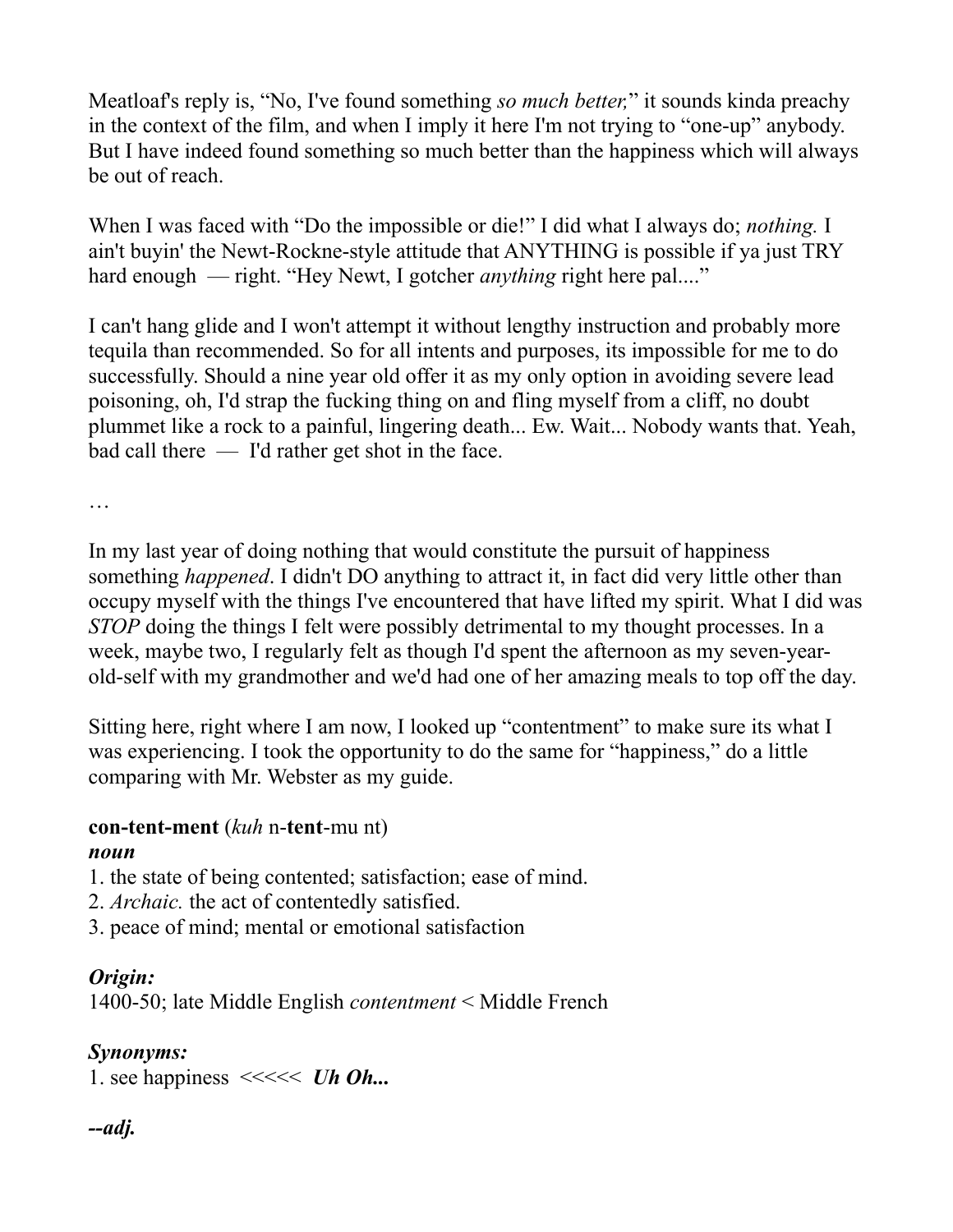- 1. mentally or emotionally satisfied with things as they are
- 2. assenting to or willing to accept circumstances, a proposed course of action, etc

# # # #

#### **hap-pi-ness** (**hap**-ee-nis) *noun*

**1.** the quality or state of being happy

**2.** good fortune, pleasure, **contentment,** joy

## *Synonyms:*

**1, 2.** pleasure, joy, exhilaration, bliss, **contentedness,** delight, enjoyment, satisfaction. Happiness, bliss, **contentment,** felicity imply an active or passive state of pleasure or pleasurable satisfaction. Happiness results from the possession or attainment of what one considers good: *the happiness of visiting one's family.* Bliss is unalloyed happiness or supreme delight: *the bliss of perfect companionship. — Contentment is a peaceful kind of happiness in which one rests without desires, even though every wish may not have been gratified: contentment in one's surroundings.* — Felicity is a formal word for happiness of an especially fortunate or intense kind: *to wish a young couple felicity in life.*

## *--adj.*

There are a ton of adjectives listed for happiness, with **contentedness** among them.

That, right there, would tend to make one believe the *two terms are interchangeable,* and I'm hoping your bright enough to realize they are, but only to a point. At a particular crossroads of the emotional self, the two can, and do, part ways. Happiness may not be able to survive without contentment, but contentment does not require happiness in a very similar way that turtles do not require hamburgers.

...

## *Socrates:*

*"Contentment is natural wealth, luxury is artificial poverty."* 

*Happiness is overrated and there's a reason for that.* It has to be alluded to as "available" and for that to work, the illusion has to be a little bit convincing, attractive, desirable due to someone else desiring it — not iron clad, just appearing to be something that will float out of the clouds and swallow you up when you've made the right moves.

You are shown, by example, what it looks like, where it takes place, how long it may linger dependent on many arbitrary factors, all the while no mention of the absurdity of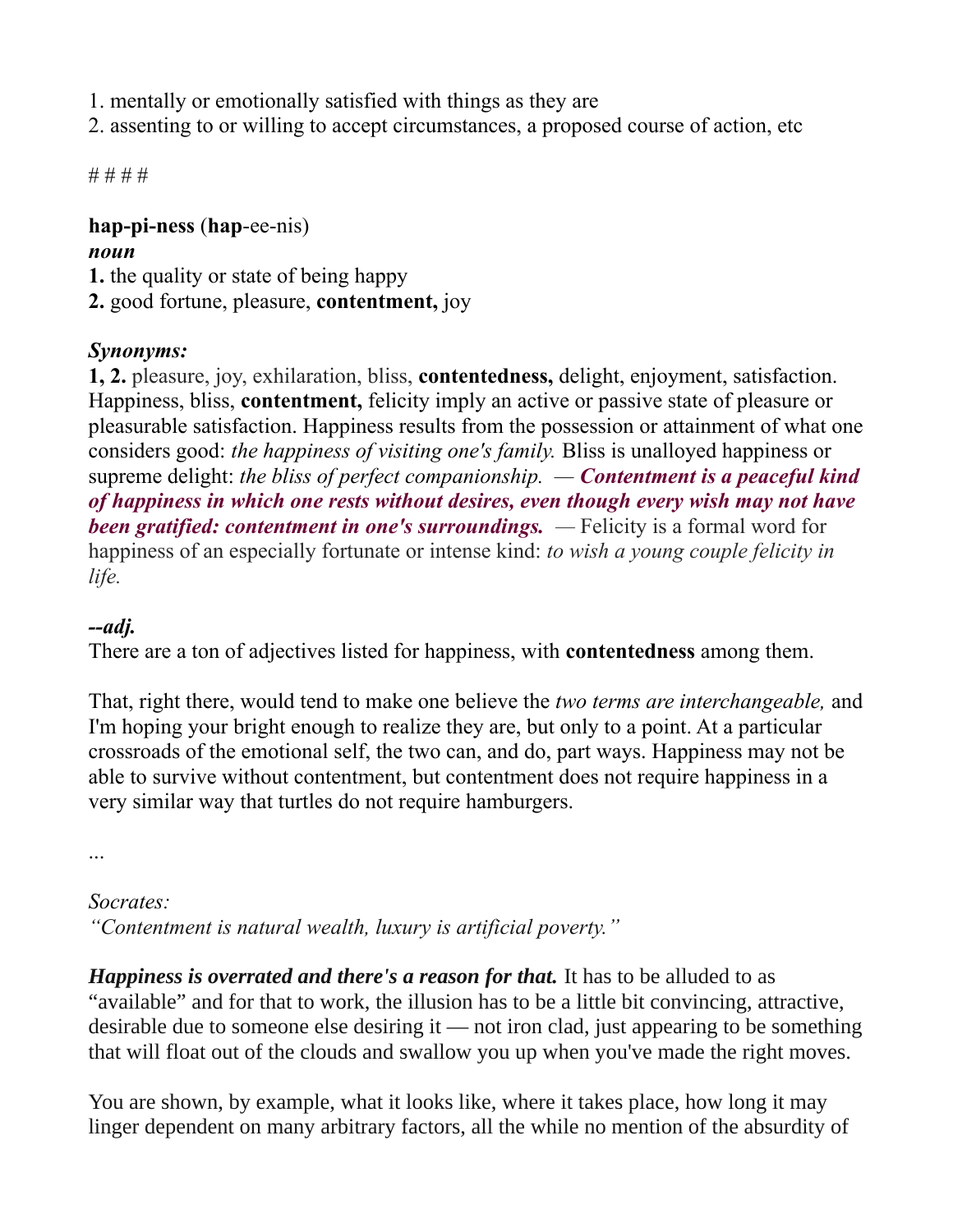the initial concept is ever offered.

For a definition clearer than what I've offered here, it might be wise to seek an audience with the Waltons; the close knit family of eight Earthlings that get ALL the profit from their Walmart and Sam's Club money grubbing operations. Retail Sales Figures revolving around the hope of finding happiness are tightly scrutinized by this humble little family undertaking. There's simply no other way to determine the catalog contents for the next quarter if they can't offer up something with solid value and the hidden promise of your purchase causing neuron fireworks the likes of which you've not experienced.

What? Oh for fuck's sake — of course they're the publishers of the *Happiness Catalog*; the NSA, FBI, CIA, Facebook and Google are consulted and BINGO! Every 3 months a new recipe of ingredients is distributed. You thought maybe Santa was involved? Snap out of it. This is about profit, power, elitism, slavery, obfuscation, all that shit listed under *"evil"* or maybe under *"power tools"* wherein the description of various table saws is also available, you know, things that violently CUT SHIT UP?

Last I spoke with them, Christy, the  $10<sup>th</sup>$  richest person on the planet grabbed the phone, (don't get me started! That gal is a *pistol*!) and in an obviously inebriated voice managed to say through her laughter, *"Stevie!!!! Babe, this shit gets easier every frickin year! POST TIME Motherfuckers!!!*" I heard the phone hit the floor (post time means it's time for another drink) and the voice of I'm guessing Vincent, the main *"handler"* of the house, saying "Good day sir," a click, then a dial tone. Same thing every Christmas with that bunch. Good people.

I don't think they're happy, or even content. I think they're a little crazy, well, okay, a LOT crazy, which is about all you can really ask, considering the circumstances here on our *"Sphere of Titanium Loneliness."*

If the Walton's can't afford a pink and white Tudor on Pine Street in Mayfield (state withheld) next door to Ward and June, *the mythical neighborhood of Happiness,* we're gonna have a tough time procuring a refrigerator box in an Amarillo alley, and just forget your subscription for *"Lepidoptera & You!"* How would your cheerful postal delivery person ever find you?

The catalog will mysteriously arrive though, without fail. Christy and the gang? They have connections. Lots of 'em.